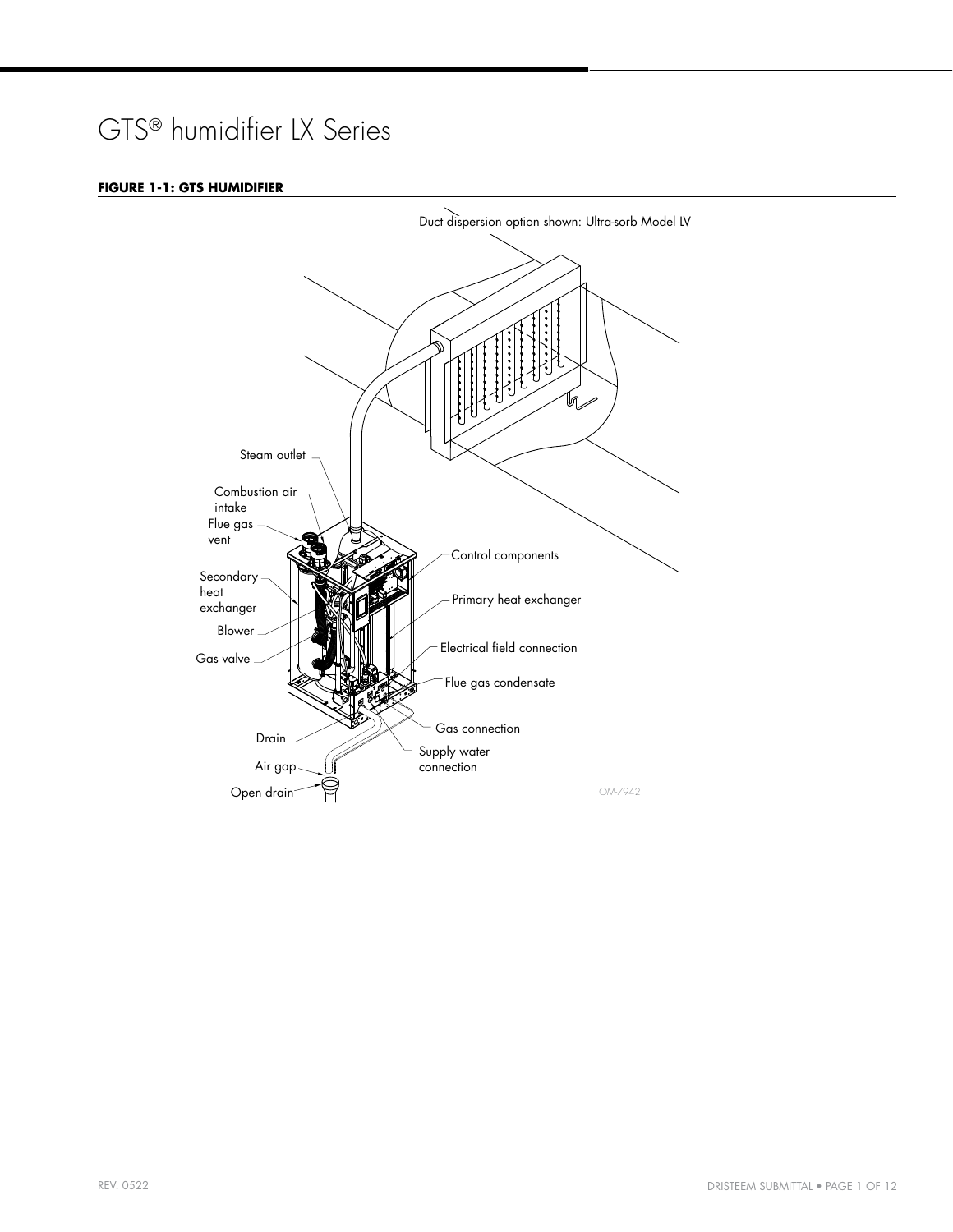## Models, capacities, electrical specifications, and weights

| Table $2-1$ :       |                           |                                         |            | GTS models, capacities, electrical specifications, turndown, and weights |                                     |      |                              |     |                           |                |        |                 |                      |                      |
|---------------------|---------------------------|-----------------------------------------|------------|--------------------------------------------------------------------------|-------------------------------------|------|------------------------------|-----|---------------------------|----------------|--------|-----------------|----------------------|----------------------|
| <b>GTS</b><br>model | Maximum steam<br>capacity |                                         | Input      |                                                                          | <b>GTS</b> humidifier<br>LX series* |      |                              |     |                           |                |        |                 |                      |                      |
|                     |                           |                                         |            |                                                                          | <b>Operating weight</b>             |      | Shipping<br>(empty) weight** |     | <b>Burner</b><br>quantity | Turndown       |        | Full load amps* |                      |                      |
|                     | lbs/hr                    | kg/h                                    | <b>MBh</b> | kW                                                                       | $m^3/h$                             | lbs  | kg                           | lbs | kg                        |                | ratio  | lbs/hr          | <b>120V</b><br>60 Hz | <b>230V</b><br>50 Hz |
| LX-50               | 50                        | 23                                      | 61         | 17.8                                                                     | 1.7                                 | 304  | 138                          | 187 | 85                        |                | 5:1    | 10              | 2.0                  | 1.5                  |
| LX-75               | 75                        | 34                                      | 91.5       | 26.8                                                                     | 2.5                                 | 304  | 138                          | 187 | 85                        |                | 6:1    | 12.5            | 2.0                  | 1.5                  |
| LX-100              | 100                       | 45                                      | 122        | 35.8                                                                     | 3.4                                 | 300  | 136                          | 192 | 87                        | 1              | 8:1    | 12.5            | 2.0                  | 1.5                  |
| LX-150              | 150                       | 68                                      | 183        | 53.6                                                                     | 5.1                                 | 450  | 204                          | 242 | 110                       | 1              | 6:1    | 25              | 2.5                  | 2.0                  |
| LX-200              | 200                       | 91                                      | 244        | 71.5                                                                     | 6.8                                 | 706  | 320                          | 356 | 161                       | 1              | 6.7:1  | 30              | 4.0                  | 2.5                  |
| LX-250              | 250                       | 113                                     | 305        | 89.4                                                                     | 8.5                                 | 706  | 320                          | 356 | 161                       | 1              | 8.3:1  | 30              | 4.0                  | 2.5                  |
| LX-300              | 300                       | 136                                     | 360        | 105.5                                                                    | 10                                  | 709  | 321                          | 367 | 166                       | 1              | 10:1   | 30              | 4.0                  | 2.5                  |
| LX-400              | 400                       | 181                                     | 488        | 143                                                                      | 13.5                                | 1259 | 571                          | 593 | 269                       | $\overline{2}$ | 13.3:1 | 30              | 6.5                  | 3.5                  |
| LX-500              | 500                       | 227                                     | 610        | 178.8                                                                    | 16.9                                | 1259 | 571                          | 593 | 269                       | $\overline{2}$ | 16.7:1 | 30              | 6.5                  | 3.5                  |
| LX-600              | 600                       | 272                                     | 720        | 211                                                                      | 20                                  | 1265 | 574                          | 615 | 279                       | 2              | 20:1   | 30              | 6.5                  | 3.5                  |
| $\star$             |                           | For outdoor enclosures, see Table 10-1. |            |                                                                          |                                     |      |                              |     |                           |                |        |                 |                      |                      |

\*\* Add approximately 60-90 lbs (27-41 kg) for packaging material.

### **LP GAS**

All models operate at rated input

### **HIGH ELEVATION**

The input shown in Table [2](#page-1-0)-2 is derate when operating units at a high elevation.

<span id="page-1-0"></span>

| <b>Table 2-2:</b>     |               |          |  |  |  |  |  |  |  |
|-----------------------|---------------|----------|--|--|--|--|--|--|--|
| High elevation derate |               |          |  |  |  |  |  |  |  |
| Elevation             | Input         |          |  |  |  |  |  |  |  |
| feet                  | meters        | derate % |  |  |  |  |  |  |  |
| $0 - 2000$            | 0-610         | 0        |  |  |  |  |  |  |  |
| 2001-2500             | 610–765       | 2        |  |  |  |  |  |  |  |
| 2501-3000             | 765-915       | 4        |  |  |  |  |  |  |  |
| 3001-3500             | 915-1065      | 6        |  |  |  |  |  |  |  |
| 3501-4000             | 1065–1220     | 8        |  |  |  |  |  |  |  |
| 4001-4500             | 1220-1370     | 10       |  |  |  |  |  |  |  |
| 4501-5000             | 1370-1525     | 12       |  |  |  |  |  |  |  |
| 5001-5500             | 1.52.5–1.67.5 | 14       |  |  |  |  |  |  |  |
| 5501-6000             | 1675-1830     | 16       |  |  |  |  |  |  |  |
| 6001-6500             | 1830–1980     | 18       |  |  |  |  |  |  |  |
| 6501-7000             | 1980-2135     | 20       |  |  |  |  |  |  |  |
| 7001-7500             | 2135-2285     | 22       |  |  |  |  |  |  |  |
| 7501-8000             | 2285–2440     | 24       |  |  |  |  |  |  |  |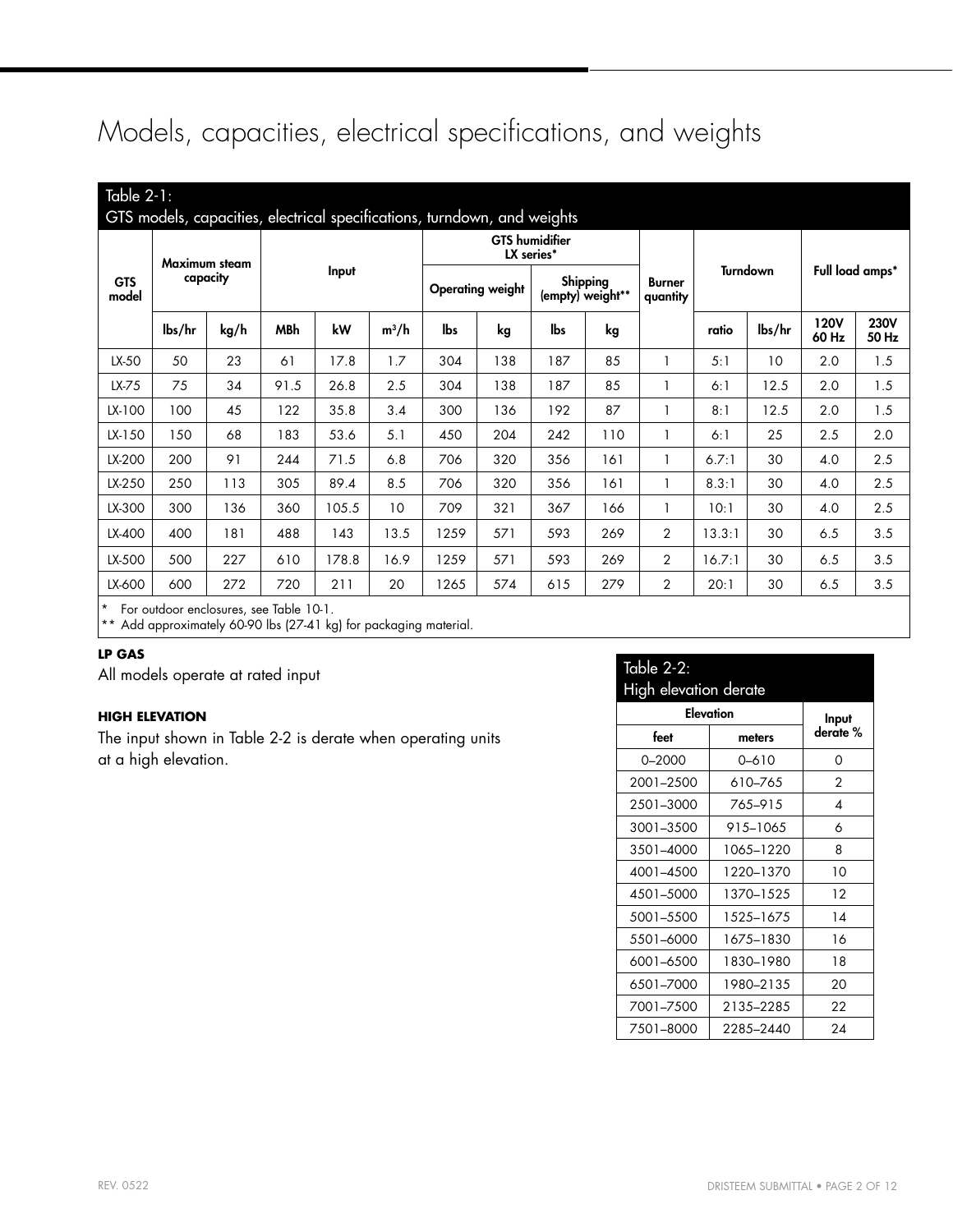## Dimensions

#### **FIGURE 3-1: LX MODELS 50 - 150 INDOOR UNIT DIMENSIONS**



#### **FIGURE 3-2: LX MODELS 200 - 300 INDOOR UNIT DIMENSIONS**



See ["Indoor unit dimensions" on page 4-](#page-3-0)1.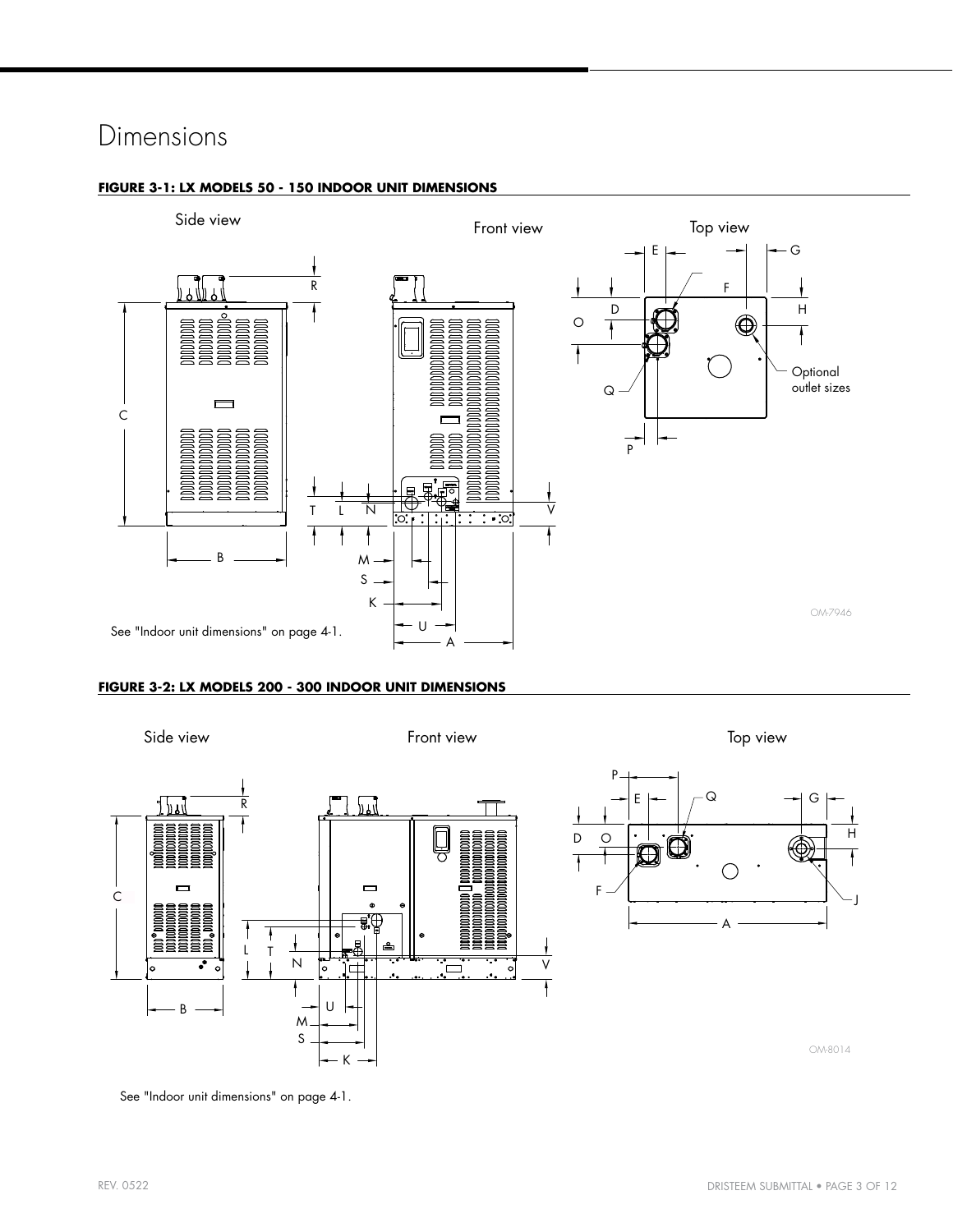## Dimensions



#### **FIGURE 4-1: LX MODELS 400 - 600 INDOOR UNIT DIMENSIONS**

<span id="page-3-0"></span>

|              | Table $4-1$ :                  |                |                      |                |      |                |      |                                               |      |  |  |
|--------------|--------------------------------|----------------|----------------------|----------------|------|----------------|------|-----------------------------------------------|------|--|--|
|              | Indoor unit dimensions         |                |                      |                |      |                |      |                                               |      |  |  |
|              | <b>Description</b>             |                | LX-50, LX-75, LX-100 | LX-150         |      |                |      | LX-200, LX-250, LX-300 LX-400, LX-500, LX-600 |      |  |  |
|              |                                | inches         | mm                   | inches         | mm   | inches         | mm   | inches                                        | mm   |  |  |
| A            | Overall length                 | 23.25          | 590                  | 32.25          | 819  | 56             | 1422 | 56                                            | 1422 |  |  |
| B            | Overall width                  | 23.25          | 590                  | 23.25          | 590  | 22             | 559  | 34                                            | 864  |  |  |
| C            | Overall height                 | 42.75          | 1085                 | 42.75          | 1085 | 47             | 1194 | 53                                            | 1346 |  |  |
| D            |                                | 4.3            | 109                  | 4.3            | 109  | 8.7            | 221  | 14.5                                          | 368  |  |  |
| E            | Flue position                  | 4.4            | 112                  | 4.4            | 112  | 5.61           | 143  | 5.6                                           | 142  |  |  |
| F            | Flue diameter                  | 3              | 76                   | 3              | 76   | $\overline{4}$ | 102  | 6                                             | 152  |  |  |
| G            |                                | 3.8            | 97                   | 3.8            | 97   | 7.1            | 180  | $\overline{7}$                                | 178  |  |  |
| H            | Steam outlet position          | 5.3            | 135                  | 5.3            | 135  | 6.9            | 175  | 7.4                                           | 188  |  |  |
| J            | Steam outlet diameter          | $\overline{2}$ | 51                   | $\overline{2}$ | 51   | 3              | 76   | $\overline{4}$                                | 102  |  |  |
| К            |                                | 9.2            | 234                  | 9.2            | 234  | 16.6           | 4022 | 16.6                                          | 422  |  |  |
| L            | Gas inlet position             | 4.6            | 119                  | 4.6            | 119  | 14.3           | 363  | 14.3                                          | 363  |  |  |
| M            |                                | 3.5            | 89                   | 3.5            | 89   | 11             | 279  | 11                                            | 279  |  |  |
| N            | Drain position                 | 4.5            | 114                  | 4.5            | 114  | 8              | 203  | 8                                             | 203  |  |  |
| $\circ$      |                                | 8.92           | 227                  | 8.92           | 227  | 6.5            | 165  | 14.5                                          | 368  |  |  |
| P            | Combustion air                 | 2.7            | 69                   | 2.7            | 69   | 14             | 363  | 14.5                                          | 368  |  |  |
| Q            | Combustion air diameter        | 3              | 76                   | 3              | 76   | 4              | 102  | 6                                             | 152  |  |  |
| R            | Flue and combustion air height | 5.5            | 140                  | 5.5            | 140  | 5.6            | 142  | 7.1                                           | 180  |  |  |
| S            |                                | 6.59           | 167                  | 6.59           | 167  | 22.4           | 569  | 22.4                                          | 569  |  |  |
| $\mathsf{T}$ | Fill valve connection position | 5.60           | 142                  | 5.60           | 142  | 12.4           | 315  | 12.4                                          | 315  |  |  |
| U            |                                | 11.8           | 300                  | 11.8           | 300  | 7.3            | 185  | 7.3                                           | 185  |  |  |
| $\vee$       | Condensate Drain               | 4.55           | 116                  | 4.55           | 116  | 6.95           | 177  | 6.95                                          | 177  |  |  |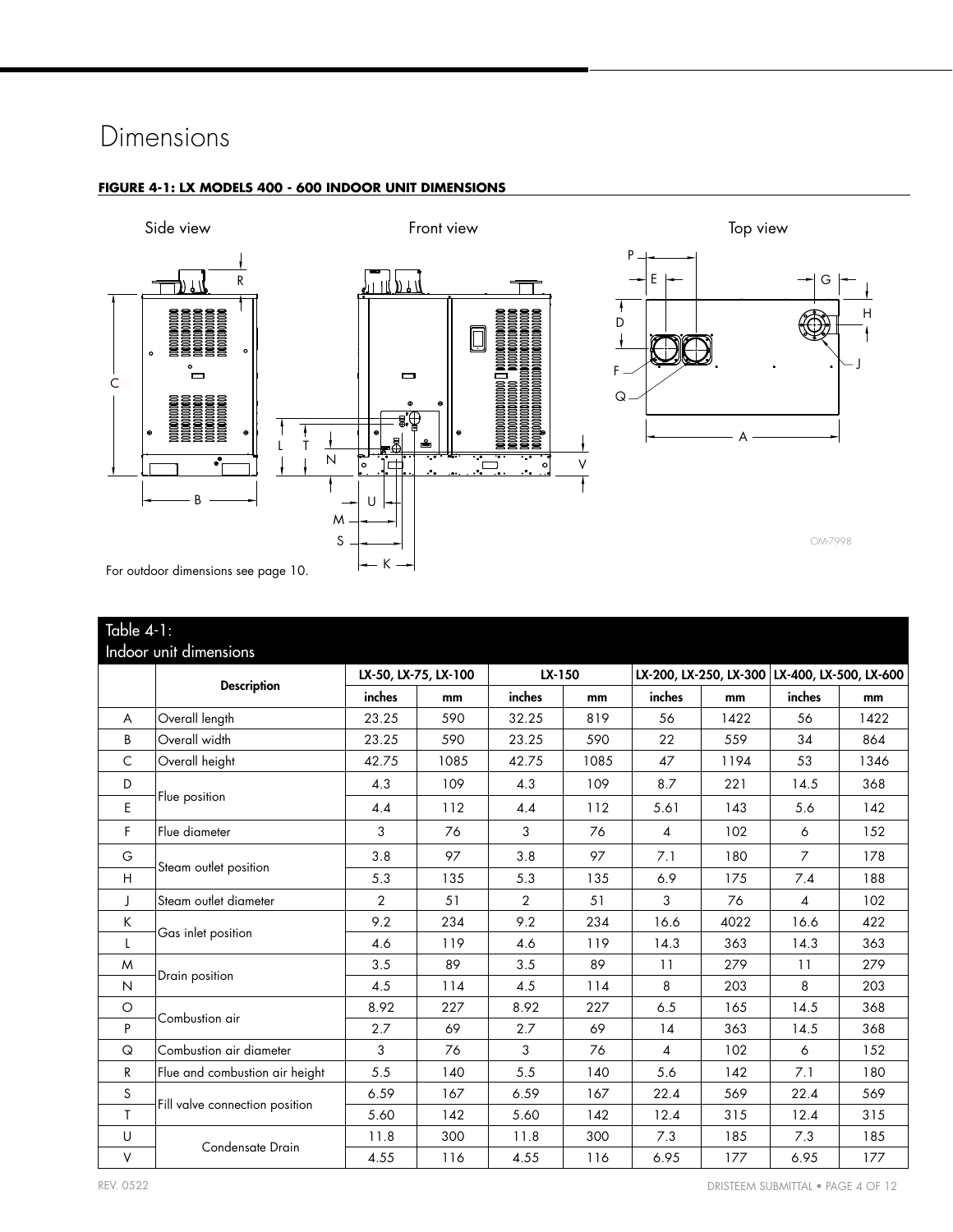## Location and clearance recommendations

#### **FINDING A LOCATION**

- Provide a level, solid foundation for the humidifier.
- The GTS humidifier LX series vent and air piping can be installed through the roof or through a sidewall. Use only vent/air piping methods described in the IOM. Locate the humidifier as near as possible to an outside wall or accessible roof space so that the flue pipe from the humidifier is short, direct, and limited to wind exposure.
- Locate the unit so it and its electrical components are protected from water during humidifier operation and service.
- Install the humidifier in a location away (and protected) from drafts. Follow the instructions concerning combustion and ventilation air.
- Locate the humidifier in an area where leakage from the tank or its connections will not result in damage to the adjacent structure or to lower floors of the structure. When such locations cannot be avoided, install a suitable drain pan (adequately drained) under the humidifier. The pan must not restrict combustion airflow.
- If located in an insulated space, keep the humidifier free and clear of insulating materials. Insulating material can be combustible. Inspect the humidifier area when the humidifier is installed or when insulation is added.
- See the combustion air and flue gas venting section in the Installation and Operation Manual for pipe termination locations and instructions.

## **AL WARNING**

#### Installation requirements

<span id="page-4-0"></span>The humidifier must be installed by a qualified technician and meet the requirements of all governing codes. Failure to follow these instructions could cause severe bodily injury or death.



## **FIGURE 5-1: LX SERIES CLEARANCE**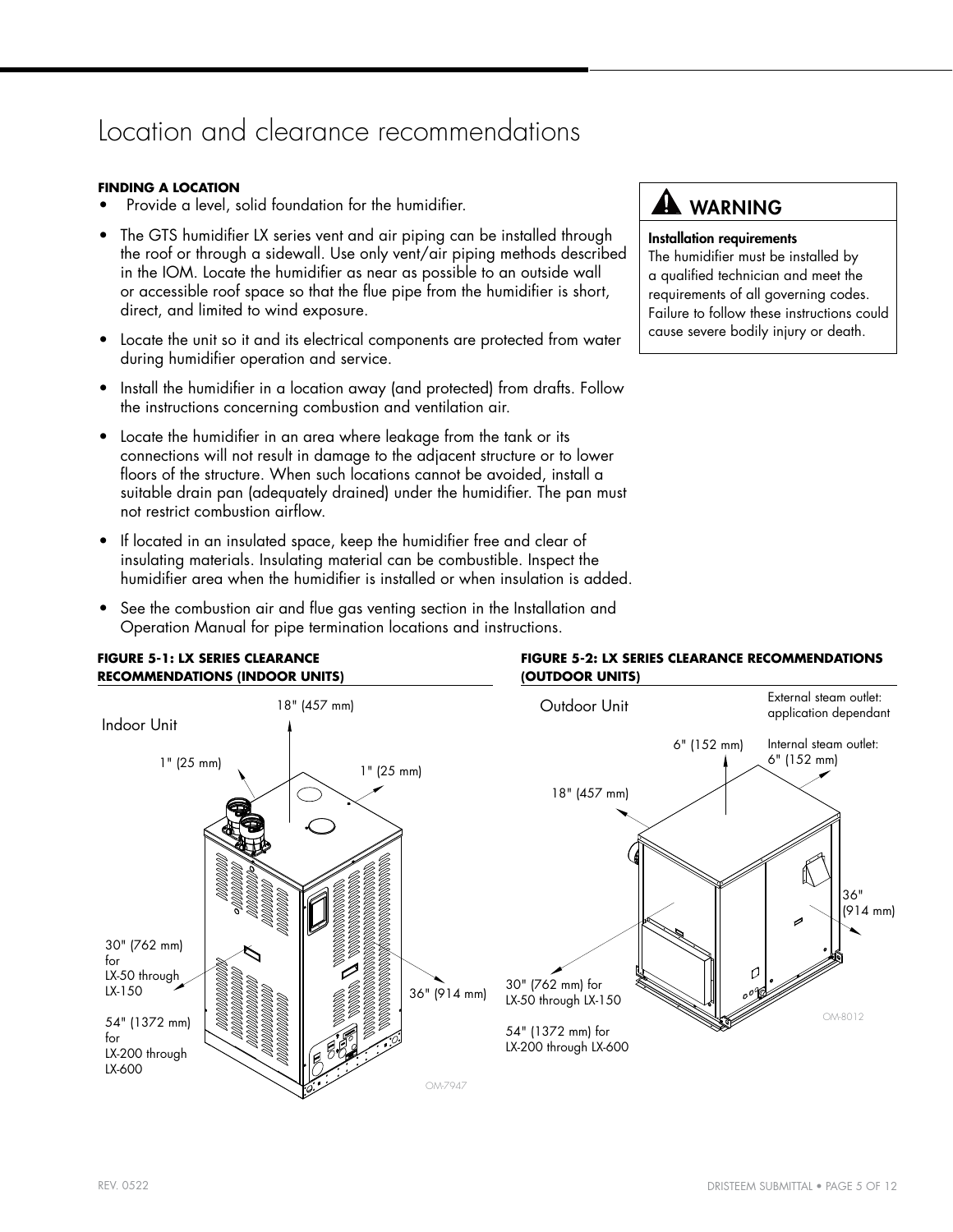## Optional floor stand mount (Models 50, 75,100, and 150 only)

# OM-7972 OM-7971 Model LX-150 Models LX-50 - LX-100

#### **FIGURE 6-1: LX SERIES FLOOR STAND MOUNT ASSEMBLY FLOOR STAND MOUNTING INSTRUCTIONS**

- 1. Refer to Figure [7](#page-6-0)-1 for assembly of the floor stand.
- 2. Use the hardware provided by DriSteem to assemble.
- 3. Arrange appropriate lifting mechanism and personnel to mount the GTS humidifier LX series on the floor stand. See Warning below.
- 4. Use the lifting hole on the base of humidifier to carefully lift it off the ground. See Warning below.
- 5. Slowly lower the humidifier on the floor stand.
- 6. Secure the base of the humidifier to the floor stand using sheet metal screws.

## **A** WARNING

## HEAVY OBJECT

To avoid muscle strain or back injury, use lifting aids and proper lifting techniques when removing or replacing.

#### Notes:

- Weight of floor stand: Models LX-50 - LX-100: 24 lbs (11 kg), Model LX-150: 30 lbs (14 kg)
- Allows for condensate piping/pump
- Bottom supply water connection is located underneath the side water connection. See fill valve connection position on page [4](#page-3-0).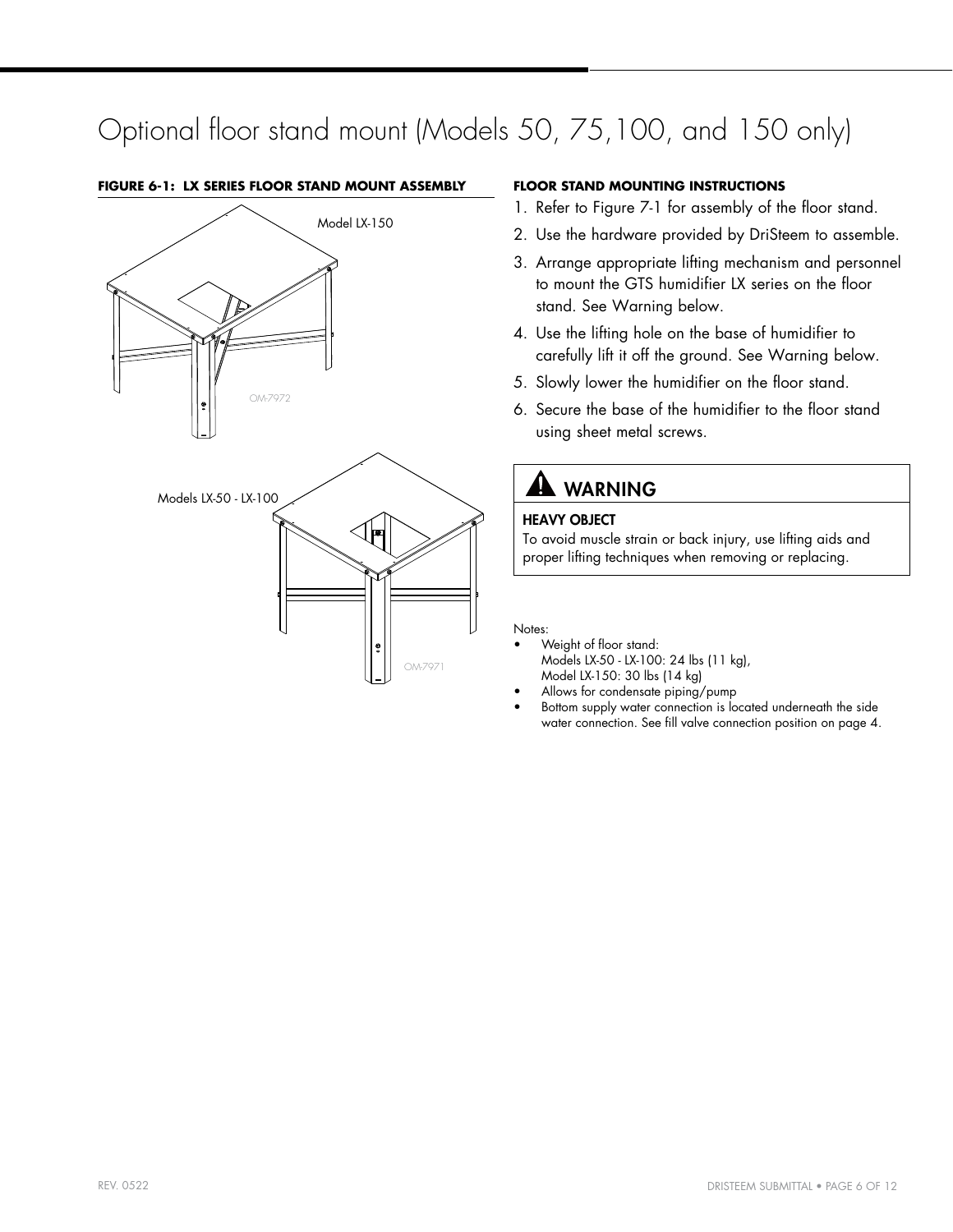## Optional floor stand mount (Models 50, 75,100, and 150 only)



#### **FIGURE 7-1: LX SERIES WITH FLOOR STAND MOUNT (MODELS 50, 75, AND 100)**

#### <span id="page-6-0"></span>**FIGURE 7-2: LX SERIES WITH FLOOR STAND MOUNT (MODEL 150)**

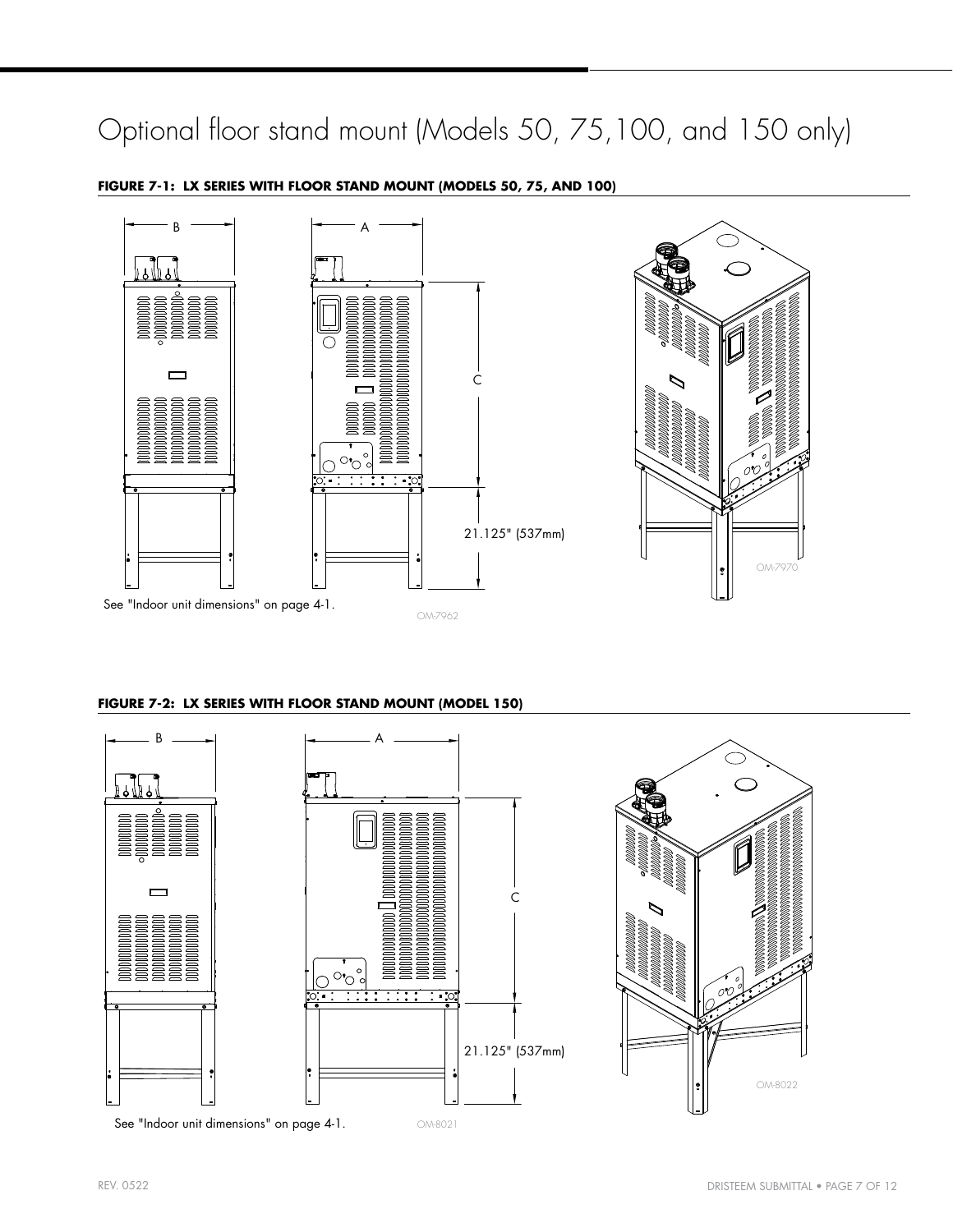## Optional wall mount (Models 50, 75 and 100 only)

## **FIGURE 8-1: LX SERIES WITH WALL MOUNT**



See ["Indoor unit dimensions"](#page-3-0) on page [4](#page-3-0)-1.

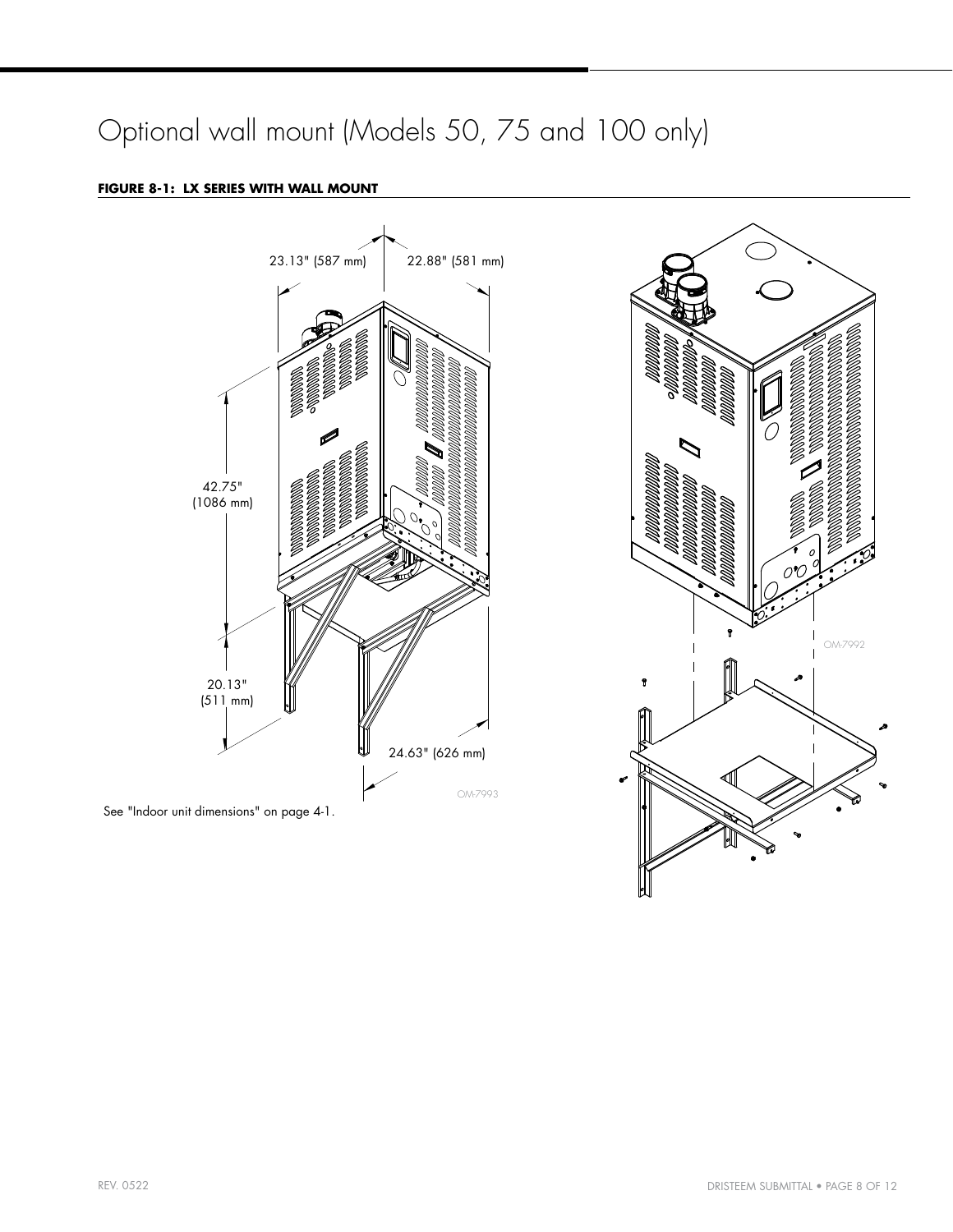## Outdoor enclosure: Location

- The following information is not intended to supersede any requirements of federal, state, or governing codes having jurisdiction; prior to locating the unit, authorities having jurisdiction should be consulted.
- The GTS must be level and located so there is enough clearance for opening the access panels (see recommended clearances on Page [5](#page-4-0)).
- Do not locate unit in areas where the surrounding air has high levels of particulates, such as some industrial parks or areas near highways. In situations such as these, you will need to filter the air inlets.
- The unit should be located so prevailing winds do not blow into the air intakes.
- When located on the roof, the air intakes must be a minimum of 14" (360mm) off the roof to prevent intake of snow or splashed rain.
- Locate unit so air intakes are not too close to other exhaust fan outlets, gasoline storage, or other contaminants that could potentially cause dangerous situations. Using and storing gasoline or other flammable vapors and liquids in open containers near this appliance is hazardous.

<span id="page-8-0"></span>

| Model  | <b>Full Load Amps**</b> | (Heater Package) |           | <b>Full Load Amps**</b><br>(No Heater Package) |      | <b>Operating weight</b> | Shipping (empty) weight* |     |  |
|--------|-------------------------|------------------|-----------|------------------------------------------------|------|-------------------------|--------------------------|-----|--|
|        | 120V 60 Hz              | 230V 50Hz        | 120V 60Hz | 230V 50Hz                                      | lbs  | kg                      | lbs                      | kg  |  |
| LX-50  | 7.0                     | 4.5              | 3.0       | 2.5                                            | 479  | 217                     | 362                      | 164 |  |
| LX-75  | 7.0                     | 4.5              | 3.0       | 2.5                                            | 479  | 217                     | 362                      | 164 |  |
| LX-100 | 7.0                     | 4.5              | 3.0       | 2.5                                            | 475  | 216                     | 367                      | 166 |  |
| LX-150 | 7.5                     | 5.0              | 3.5       | 3.0                                            | 629  | 285                     | 421                      | 191 |  |
| LX-200 | 9.0                     | 5.5              | 5.0       | 3.5                                            | 914  | 415                     | 564                      | 256 |  |
| LX-250 | 9.0                     | 5.5              | 5.0       | 3.5                                            | 914  | 415                     | 564                      | 256 |  |
| LX-300 | 9.0                     | 5.5              | 5.0       | 3.5                                            | 916  | 415                     | 574                      | 260 |  |
| LX-400 | 16.5                    | 8.5              | 7.5       | 4.5                                            | 1606 | 729                     | 940                      | 426 |  |
| LX-500 | 16.5                    | 8.5              | 7.5       | 4.5                                            | 1606 | 729                     | 940                      | 426 |  |
| LX-600 | 16.5                    | 8.5              | 7.5       | 4.5                                            | 1612 | 731                     | 962                      | 436 |  |

\* Add approximately 60-90 lbs (27-41 kg) for packaging material.

\*\* Full load amps listed are for the humidifier and the enclosure.

 $T<sub>q</sub>h<sub>q</sub>$  9-1: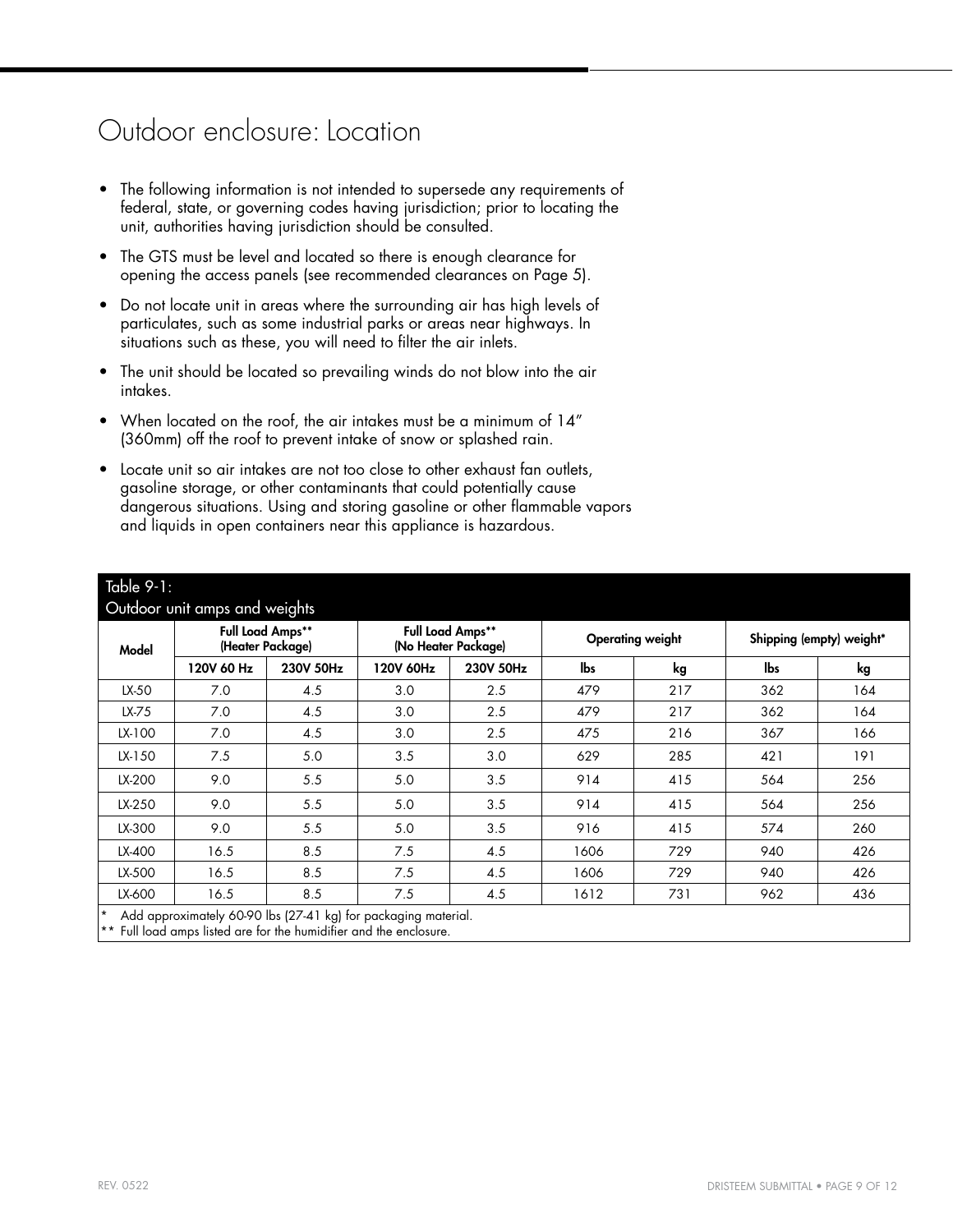## Outdoor enclosure: Dimensions

## H B Control cabinet Pipe chase Exit for standard steam outlet -GTS humidifier LX series Exit for optional steam outlet (through pipe chase) G J F ─<del>│◀───━━</del>│├━─D  $E -$ Access panel door Ventilation fans Heater Flue gas vent OM-8010 Access panel door Air intake

#### <span id="page-9-0"></span>**FIGURE 10-1: OUTDOOR ENCLOSURE TOP VIEW**

#### **DIMENSIONS**

- For outdoor unit weights, see Table [9](#page-8-0)-1.
- For clearances, see Figure [5-](#page-4-0)1.

<span id="page-9-1"></span>

| Table 10-1: |                                 |             |                      |             |             |             |                        |                        |             |  |  |
|-------------|---------------------------------|-------------|----------------------|-------------|-------------|-------------|------------------------|------------------------|-------------|--|--|
|             | Outdoor unit dimensions         |             |                      |             |             |             |                        |                        |             |  |  |
|             |                                 |             | LX-50, LX-75, LX-100 | LX-150      |             |             | LX-200, LX-250, LX-300 | LX-400, LX-500, LX-600 |             |  |  |
|             | <b>Description</b>              | inches      | mm                   | inches      | mm          | inches      | mm                     | inches                 | mm          |  |  |
| A           | Enclosure length                | 36          | 914.4                | 45          | 1143        | 57.35       | 1456.59                | 57.35                  | 1456.59     |  |  |
| B           | Enclosure width                 | 27.35       | 694.7                | 27.35       | 694.7       | 27.35       | 694.69                 | 39.10                  | 993.04      |  |  |
| C           | Enclosure height                | 57          | 1447.8               | 57          | 1447.8      | 62          | 1574.8                 | 62                     | 1574.8      |  |  |
| D           |                                 | 2.05        | 52.02                | 2.05        | 52.02       | 2.05        | 52.0                   | 2.05                   | 52.02       |  |  |
| E           | Pipe chase position             | 6.51        | 165.28               | 6.51        | 165.3       | 3.05        | 77.4                   | 2.05                   | 52.04       |  |  |
| F           |                                 | 7           | 177.8                | 7           | 177.8       | 7           | 177.8                  | 10                     | 254         |  |  |
| G           | Pipe chase size                 | 11          | 279.4                | 11          | 279.4       | 14          | 355.6                  | 16                     | 406.4       |  |  |
| H           |                                 | 6.46        | 164.1                | 6.46        | 164.1       | 9.17        | 233                    | 8.965                  | 227.61      |  |  |
| J           | Steam pipe position             | 22.77       | 578.3                | 20.83       | 529.1       | 22.16       | 562.84                 | 31.48                  | 799.36      |  |  |
| K           | Curb height                     | 14.0 - 36.0 | $356 - 914$          | 14.0 - 36.0 | $356 - 914$ | 14.0 - 36.0 | $356 - 914$            | 14.0 - 36.0            | $356 - 914$ |  |  |
| L           | Height to bottom of flue outlet | 48.35       | 1228.1               | 48.35       | 1228.1      | 49.49       | 1257                   | 46.65                  | 1184.9      |  |  |

REV. 0522 DRISTEEM SUBMITTAL ● PAGE 10 OF 12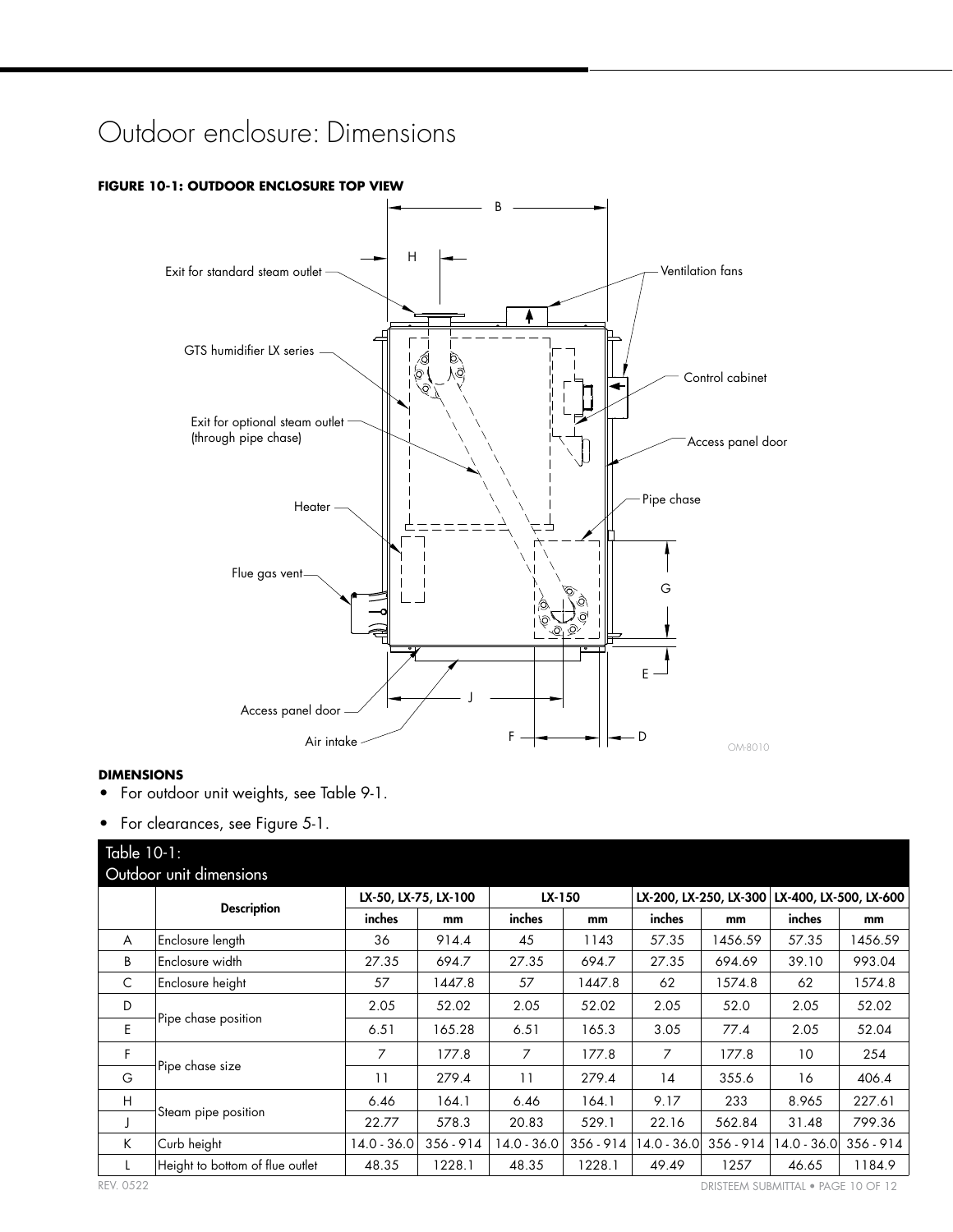## Outdoor enclosure: Dimensions



#### **FIGURE 11-3: GTS OUTDOOR ENCLOSURE STEAM OUTLET OPTIONS**